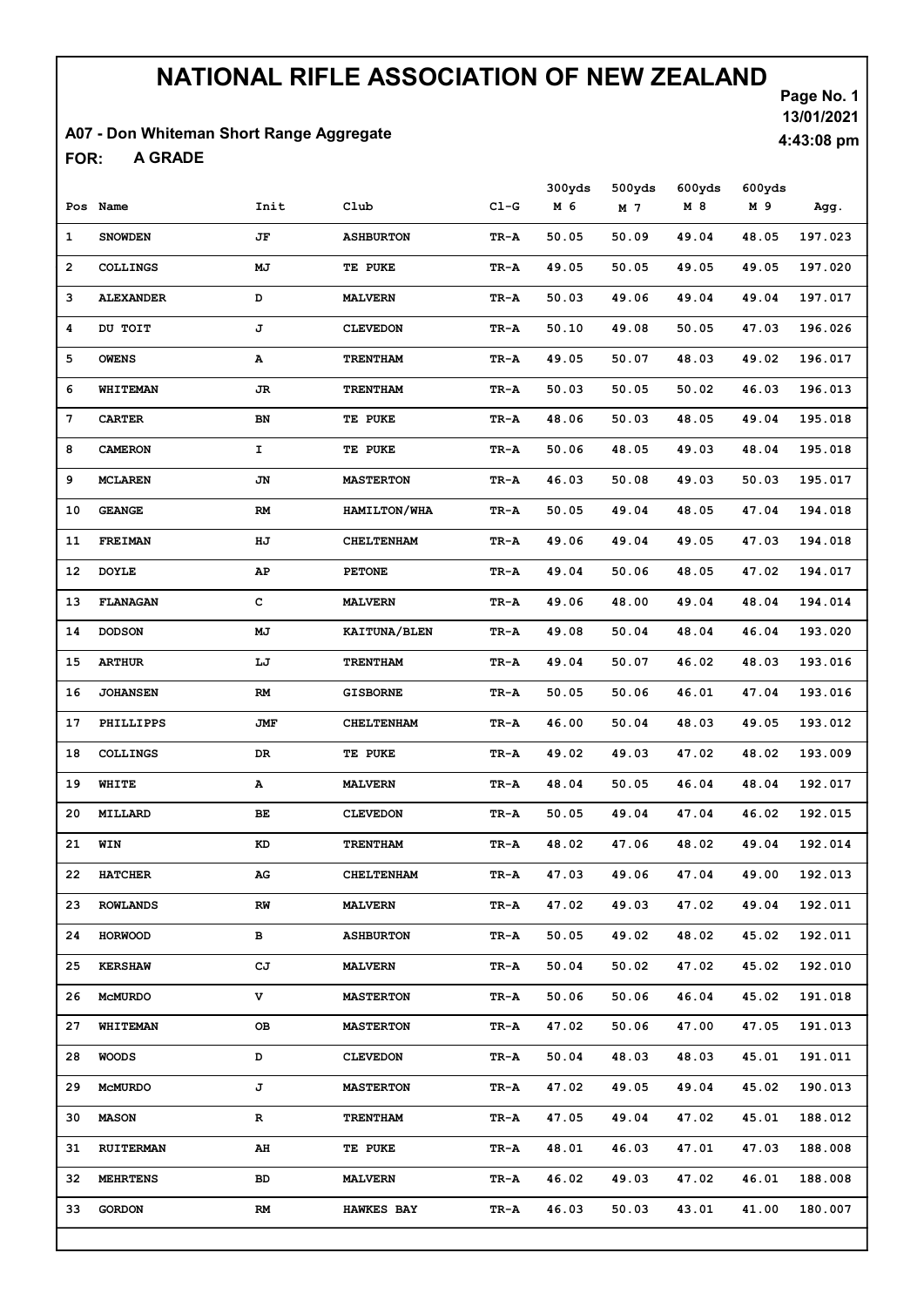### A07 - Don Whiteman Short Range Aggregate

B GRADE FOR:

Page No. 2 13/01/2021 4:43:08 pm

|                |                  |           |                   |        | 300yds | 500yds | 600yds | 600yds |         |
|----------------|------------------|-----------|-------------------|--------|--------|--------|--------|--------|---------|
|                | Pos Name         | Init      | Club              | $CL-G$ | M 6    | M 7    | M 8    | M 9    | Agg.    |
| 1              | DIKMENLI         | s         | <b>TRENTHAM</b>   | TR-B   | 50.06  | 48.02  | 48.03  | 49.02  | 195.013 |
| $\overline{2}$ | <b>MARTIN</b>    | <b>BJ</b> | <b>TRENTHAM</b>   | TR-B   | 49.06  | 50.02  | 47.03  | 48.05  | 194.016 |
| 3              | LANE             | М         | <b>OTOROHANGA</b> | TR-B   | 46.02  | 50.05  | 50.05  | 48.02  | 194.014 |
| 4              | <b>CHEESEMAN</b> | J         | <b>CLEVEDON</b>   | TR-B   | 48.03  | 50.08  | 45.03  | 48.03  | 191.017 |
| 5              | <b>FINCHAM</b>   | D         | <b>HAWKES BAY</b> | TR-B   | 48.02  | 48.01  | 48.03  | 47.01  | 191.007 |
| 6              | TIDSWELL         | PA        | <b>CHELTENHAM</b> | TR-B   | 48.03  | 49.06  | 45.00  | 48.04  | 190.013 |
| 7              | <b>SNOWDEN</b>   | М         | <b>ASHBURTON</b>  | TR-B   | 49.04  | 49.07  | 45.02  | 46.02  | 189.015 |
| 8              | RIDDLE           | s         | <b>CLEVEDON</b>   | TR-B   | 48.04  | 50.07  | 42.00  | 48.03  | 188.014 |
| 9              | <b>MCKEE</b>     | к         | <b>KARORI</b>     | TR-B   | 49.05  | 47.02  | 45.02  | 47.02  | 188.011 |
| 10             | LEITE            | R         | <b>CLEVEDON</b>   | TR-B   | 46.02  | 47.05  | 48.00  | 46.02  | 187.009 |
| 11             | <b>BALL</b>      | JW        | TE PUKE           | TR-B   | 47.02  | 43.03  | 49.01  | 48.01  | 187.007 |
| 12             | <b>HOUGHTON</b>  | LS        | <b>CLEVEDON</b>   | TR-B   | 45.03  | 46.04  | 47.05  | 48.04  | 186.016 |
| 13             | <b>DENT</b>      | AL.       | <b>PETONE</b>     | TR-B   | 46.04  | 48.02  | 45.04  | 47.03  | 186.013 |
| 14             | WHYTE            | c         | KAITUNA/BLEN      | TR-B   | 46.01  | 48.06  | 45.00  | 47.04  | 186.011 |
| 15             | <b>MARSHALL</b>  | LD        | <b>HAWKES BAY</b> | $TR-B$ | 47.02  | 47.04  | 47.02  | 42.02  | 183.010 |
| 16             | <b>RIDDLE</b>    | G         | <b>CLEVEDON</b>   | TR-B   | 49.05  | 50.06  | 40.01  | 41.02  | 180.014 |
| 17             | <b>GILCHRIST</b> | R         | <b>OAMARU</b>     | TR-B   | 45.02  | 47.02  | 43.00  | 44.02  | 179.006 |
| 18             | DICK             | DK        | KAITUNA/BLEN      | TR-B   | 48.06  | 50.03  | 42.02  | 36.01  | 176.012 |
| 19             | <b>BUCKLEY</b>   | ME.       | TE PUKE           | TR-B   | 26.01  | 43.00  | 38.00  | 39.00  | 146.001 |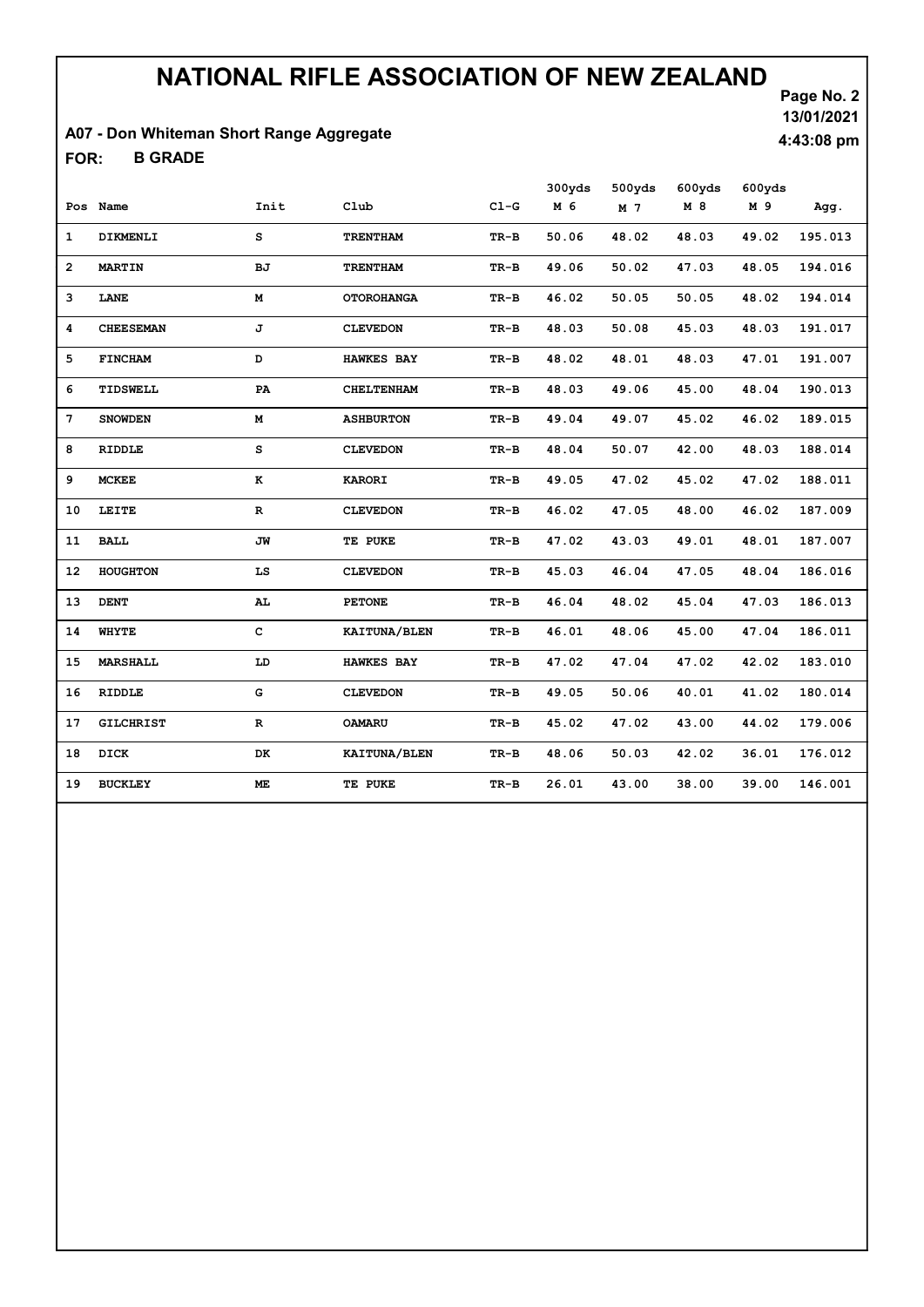### A07 - Don Whiteman Short Range Aggregate

C GRADE FOR:

|                |                 |                 |                   |        | 300yds | 500yds | 600yds | 600yds |         |
|----------------|-----------------|-----------------|-------------------|--------|--------|--------|--------|--------|---------|
| Pos            | Name            | Init            | Club              | $C1-G$ | M 6    | M 7    | M 8    | M 9    | Agg.    |
| 1              | <b>DRAKE</b>    | AE              | TARANAKI          | TR-C   | 49.06  | 50.03  | 45.02  | 42.01  | 186.012 |
| $\overline{2}$ | <b>KERSHAW</b>  | SL <sub>1</sub> | <b>MALVERN</b>    | $TR-C$ | 46.05  | 47.05  | 46.04  | 46.02  | 185.016 |
| 3              | <b>CAMERON</b>  | S               | TE PUKE           | $TR-C$ | 50.08  | 46.03  | 44.00  | 44.01  | 184.012 |
| 4              | <b>SCOBIE</b>   | J               | <b>OTOROHANGA</b> | TR-C   | 45.02  | 47.03  | 46.02  | 45.02  | 183.009 |
| 5              | <b>GORE</b>     | т               | <b>TRENTHAM</b>   | $TR-C$ | 49.02  | 46.03  | 40.01  | 43.03  | 178.009 |
| 6              | <b>WAKELING</b> | J               | <b>CLEVEDON</b>   | TR-C   | 46.02  | 47.02  | 40.00  | 44.00  | 177.004 |
| 7              | <b>BROWN</b>    | SW              | <b>PETONE</b>     | TR-C   | 46.02  | 48.02  | 37.01  | 42.01  | 173.006 |
| 8              | <b>PETZEN</b>   | D               | <b>TRENTHAM</b>   | $TR-C$ | 39.00  | 50.05  | 43.02  | 40.01  | 172.008 |
| 9              | <b>FLEMING</b>  | <b>JA</b>       | <b>ASHBURTON</b>  | $TR-C$ | 41.02  | 44.02  | 41.01  | 38.00  | 164.005 |

Page No. 3 13/01/2021 4:43:08 pm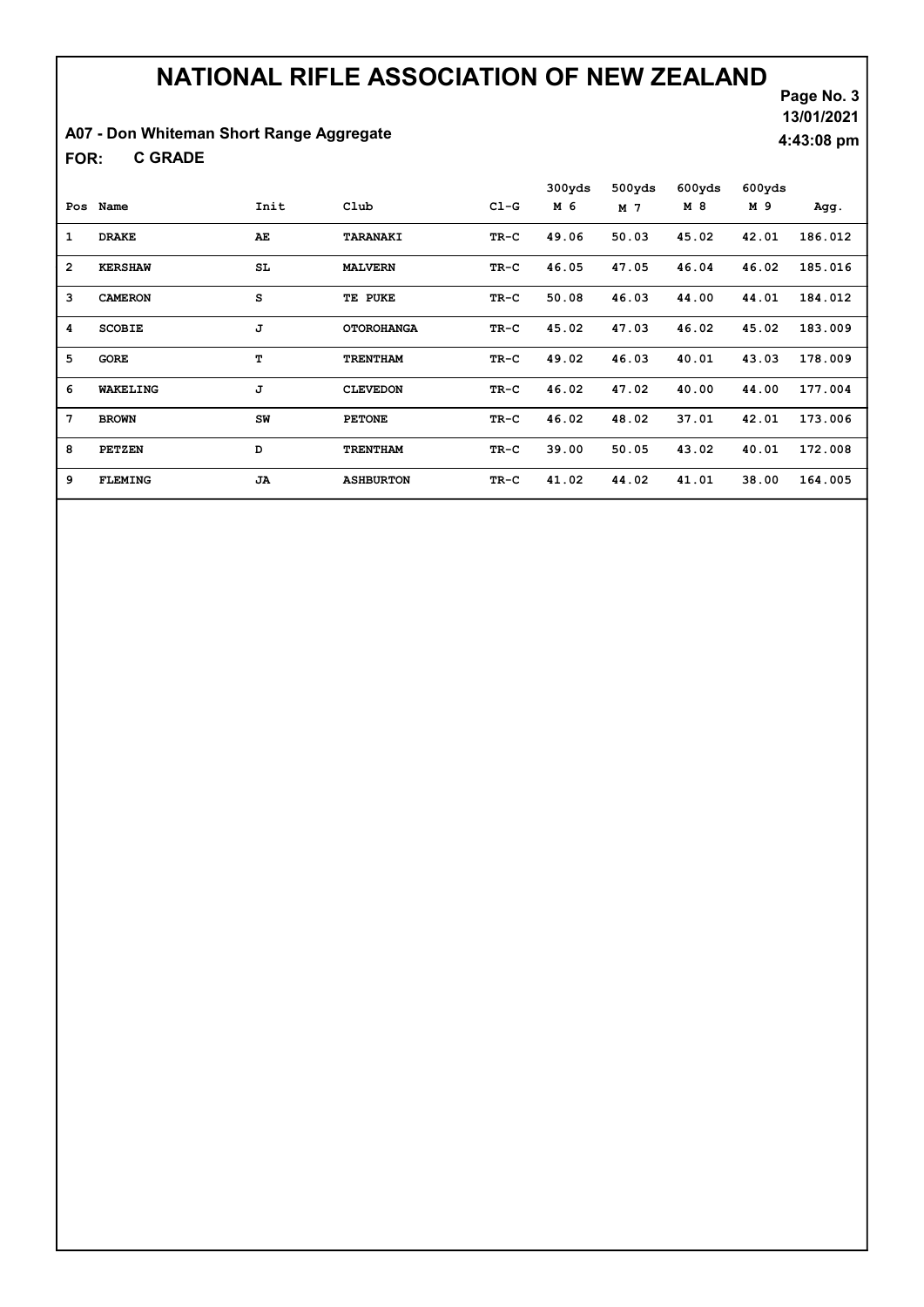### A07 - Don Whiteman Short Range Aggregate

T GRADE FOR:

|   | Pos Name            | Init | Club            | C1-G | 300yds<br>M 6 | 500yds<br>M 7 | 600yds<br>M 8 | 600yds<br>M 9 | Agg.    |
|---|---------------------|------|-----------------|------|---------------|---------------|---------------|---------------|---------|
|   | DARRALL             | F    | TRENTHAM        | TR-T | 45.04         | 48.04         | 47.03         | 45.04         | 185.015 |
| 2 | <b>VAN RENSBURG</b> | L    | <b>CLEVEDON</b> | TR-T | 41.01         | 44.04         | 41.01         | 35.00         | 161.006 |

Page No. 4 13/01/2021 4:43:08 pm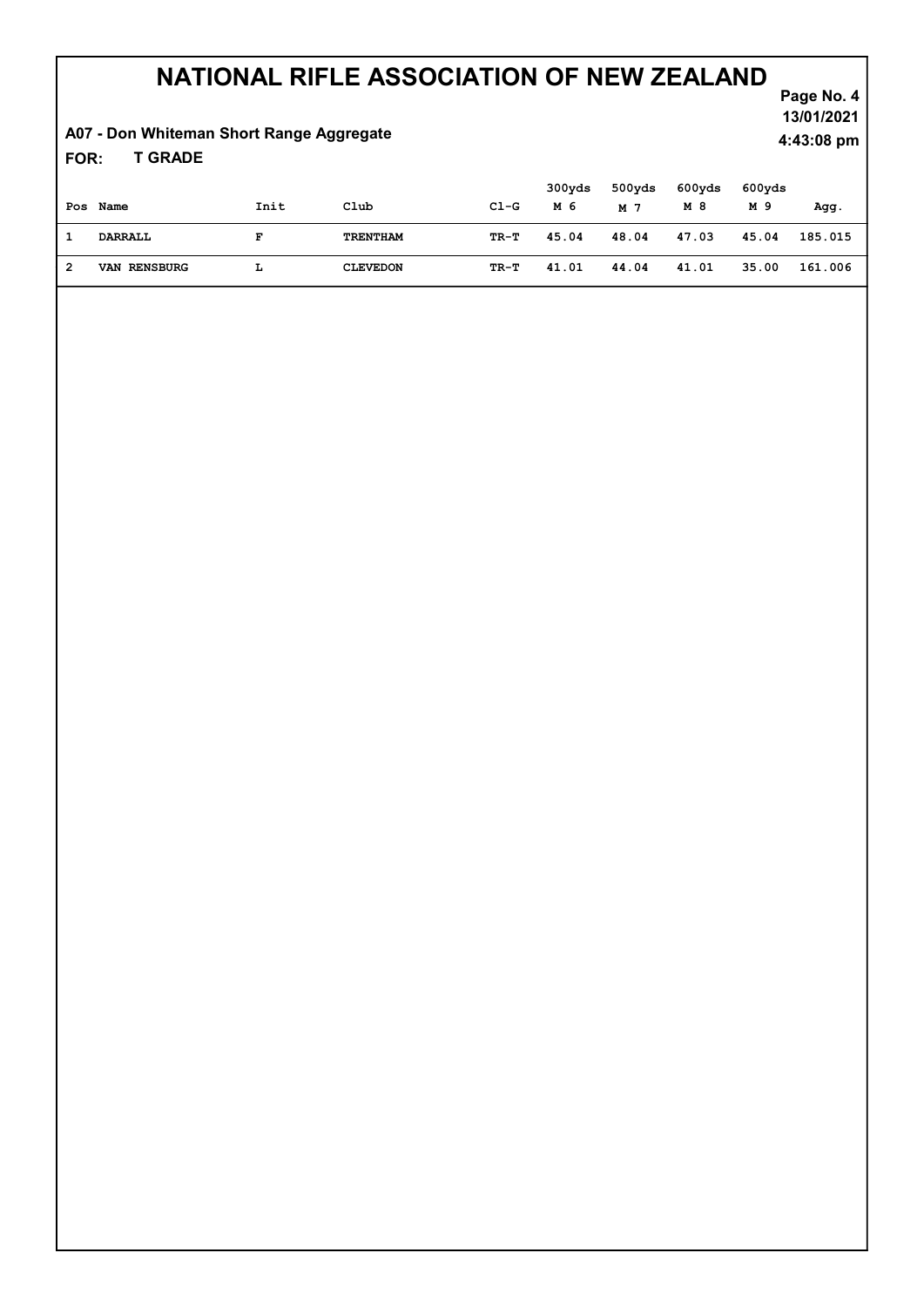### A07 - Don Whiteman Short Range Aggregate

CFT CLASS FOR:

Page No. 5 13/01/2021 4:43:08 pm

|   |                |            |                   |                | 300yds | 500yds | 600yds | 600yds |         |
|---|----------------|------------|-------------------|----------------|--------|--------|--------|--------|---------|
|   | Pos Name       | Init       | Club              | $C1-G$         | M 6    | M 7    | M 8    | M 9    | Agg.    |
| 1 | <b>SNOWDEN</b> | с          | <b>ASHBURTON</b>  | CFTR-0 53.02   |        | 57.02  | 55.03  | 52.01  | 217.008 |
| 2 | SMITH          | <b>GRH</b> | <b>MALVERN</b>    | CFTR-0 51.02   |        | 58.03  | 51.02  | 53.02  | 213.009 |
| 3 | DUTHIE         | M          | TRENTHAM          | CFTR-0 51.02   |        | 51.02  | 43.01  | 53.03  | 198.008 |
| 4 | LINDSAY        | в          | <b>HAWKES BAY</b> | $CFTR-O$ 46.00 |        | 52.01  | 47.01  | 43.02  | 188.004 |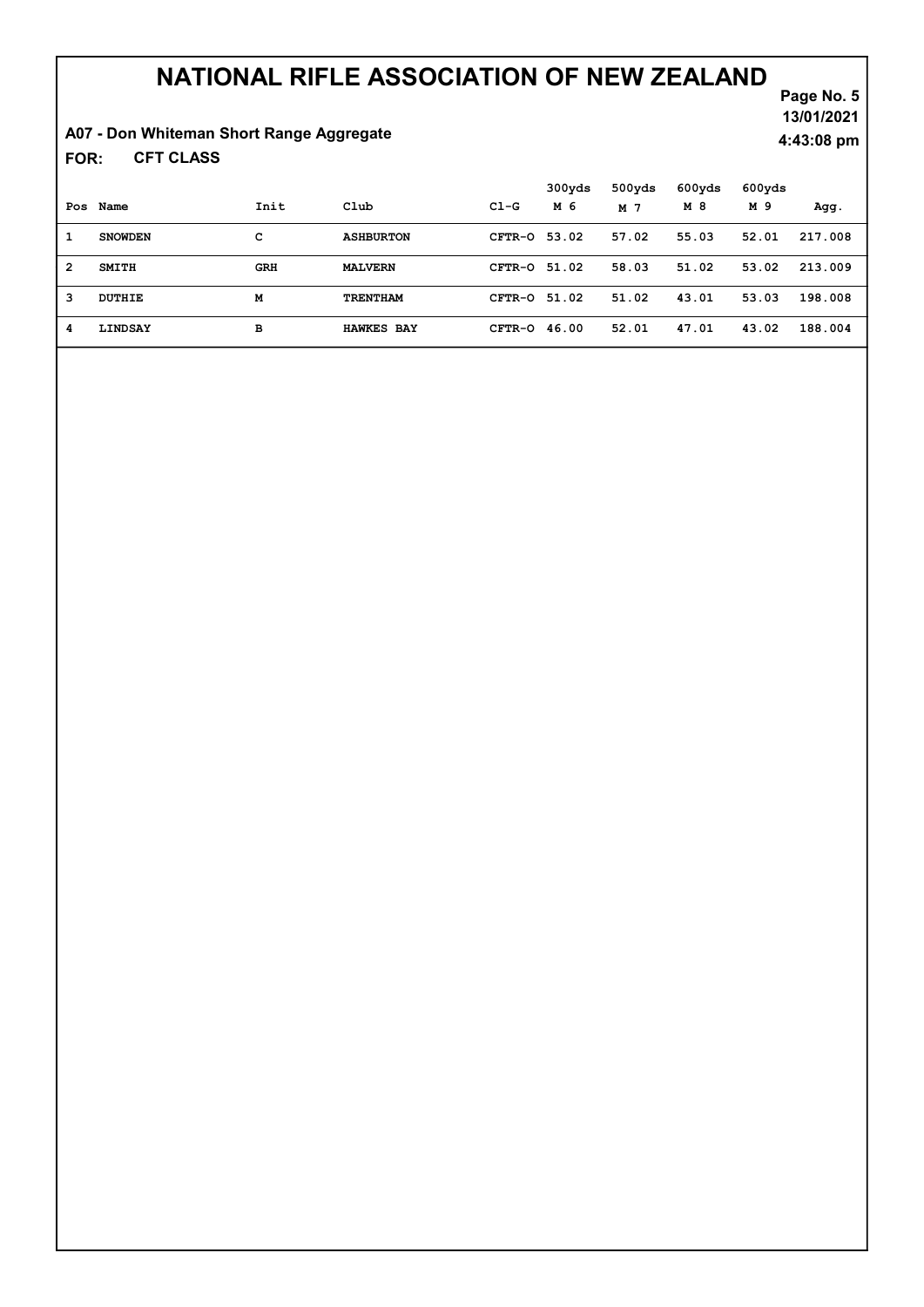### A07 - Don Whiteman Short Range Aggregate

FO CLASS FOR:

Page No. 6 13/01/2021 4:43:08 pm

|                 |                   |             |                   |        | 300yds | 500yds | 600yds | 600yds |         |
|-----------------|-------------------|-------------|-------------------|--------|--------|--------|--------|--------|---------|
|                 | Pos Name          | Init        | Club              | $C1-G$ | M 6    | M 7    | M 8    | M 9    | Agg.    |
| $\mathbf{1}$    | <b>HUGHES</b>     | IR          | <b>CHELTENHAM</b> | $FO-O$ | 60.06  | 59.05  | 58.04  | 60.06  | 237.021 |
| $\overline{2}$  | <b>CHUI</b>       | M           | <b>ASHBURTON</b>  | $FO-O$ | 59.05  | 60.05  | 59.06  | 59.01  | 237.017 |
| 3               | <b>KAPENE</b>     | s           | <b>GISBORNE</b>   | $FO-O$ | 59.03  | 60.06  | 55.03  | 59.03  | 233.015 |
| 4               | <b>GRIMSEY</b>    | L           | <b>ASHBURTON</b>  | $FO-O$ | 60.08  | 59.07  | 59.03  | 53.01  | 231.019 |
| 5               | <b>KERRIDGE</b>   | $\mathbf R$ | TE PUKE           | $FO-O$ | 60.07  | 59.06  | 57.03  | 54.03  | 230.019 |
| 6               | <b>HUNT</b>       | $\mathbf c$ | <b>KARORI</b>     | $FO-O$ | 59.04  | 59.04  | 57.01  | 55.03  | 230.012 |
| $7\phantom{.0}$ | <b>MCLAY</b>      | s           | TE PUKE           | $FO-O$ | 60.06  | 60.08  | 58.03  | 51.01  | 229.018 |
| 8               | <b>MEEHAN</b>     | D           | <b>CLEVEDON</b>   | $FO-O$ | 60.05  | 58.03  | 54.01  | 57.02  | 229.011 |
| 9               | <b>HOWL</b>       | $_{\rm SB}$ | <b>CHELTENHAM</b> | $FO-O$ | 60.09  | 60.04  | 51.01  | 56.02  | 227.016 |
| 10              | <b>TEAGUE</b>     | SP          | TE PUKE           | $FO-O$ | 58.03  | 58.05  | 51.03  | 57.02  | 224.013 |
| 11              | <b>DUCKETT</b>    | FM          | <b>MASTERTON</b>  | $FO-O$ | 59.04  | 58.04  | 49.00  | 58.03  | 224.011 |
| 12              | <b>NEAL</b>       | PA          | <b>CLEVEDON</b>   | $FO-O$ | 55.02  | 56.04  | 55.00  | 57.01  | 223.007 |
| 13              | MAY               | IS          | <b>WHANGAREI</b>  | $FO-O$ | 58.04  | 57.03  | 56.02  | 50.01  | 221.010 |
| 14              | <b>SUBRITZKY</b>  | М           | <b>KARORI</b>     | $FO-O$ | 49.02  | 59.04  | 57.04  | 55.01  | 220.011 |
| 15              | MOFFATT           | SK          | <b>CLEVEDON</b>   | $FO-O$ | 56.03  | 56.02  | 52.01  | 54.00  | 218.006 |
| 16              | <b>MOSES</b>      | MK.         | <b>CLEVEDON</b>   | $FO-O$ | 57.03  | 54.01  | 55.02  | 52.00  | 218.006 |
| 17              | <b>BARKHUIZEN</b> | s           | <b>CLEVEDON</b>   | $FO-O$ | 59.03  | 57.01  | 54.01  | 48.00  | 218.005 |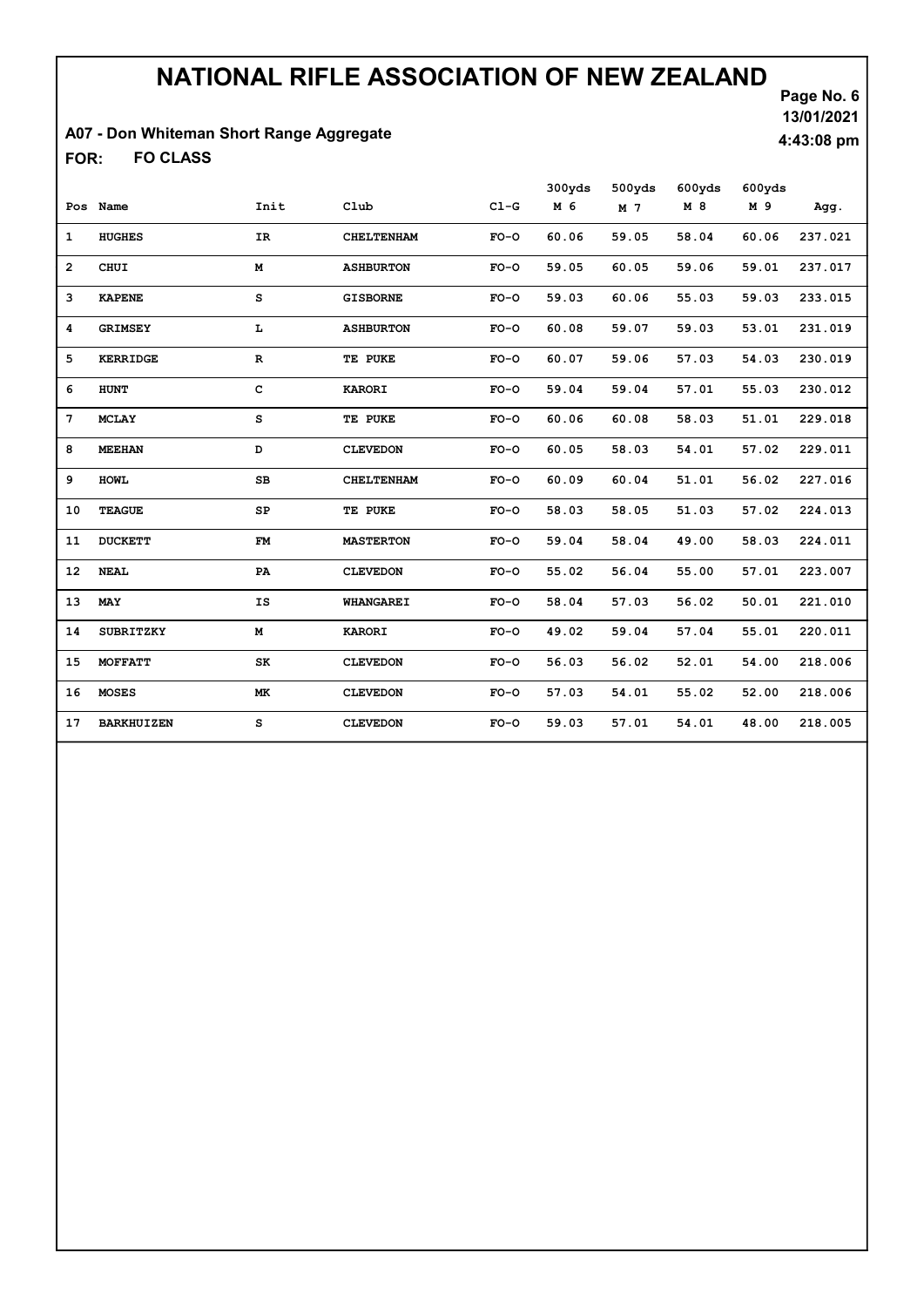### A07 - Don Whiteman Short Range Aggregate

Page No. 7 13/01/2021 4:43:08 pm

#### FPR CLASS FOR:

| Pos Name | Init | Club             | $C1-G$  | 300yds<br>M 6 | 500yds<br>M 7 | $600yds$ $600yds$<br>M 8 | M 9   | Agg.    |
|----------|------|------------------|---------|---------------|---------------|--------------------------|-------|---------|
| SMITH    | DW   | <b>ASHBURTON</b> | $FPR-O$ | 59.04         | 60.04         | 54.02                    | 59.01 | 232.011 |